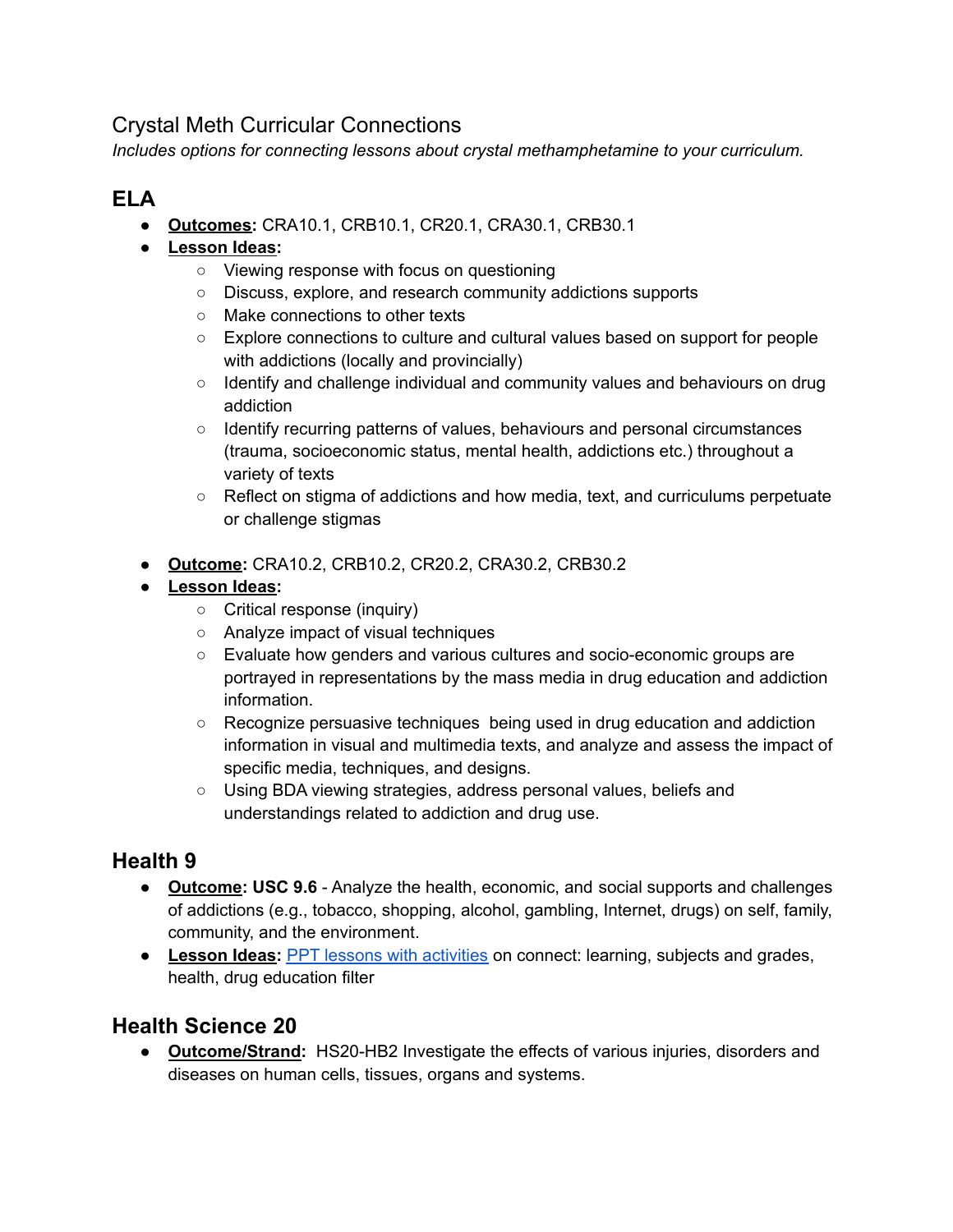HS20-HC2 Examine how personal, cultural and societal beliefs affect ethical decisions regarding health care.

**Lesson Idea:** Substances, such as Crystal Meth and addiction to it, can be explored for how it impacts the human body. Discussions can then be had about personal, cultural and societal beliefs regarding interventions for addictions such as harm reduction practices with ideas for improving patient care as identified by the students.

### **Leadership 10L, 20L**

● **Outcome/Strand:** L20: SLP1.3 Model and promote service learning in the community L10: SLP 1.2 - Hypothesize personally-relevant opportunities for personal growth in practice of servant leadership.SLP 1.3 - Explore servant leadership in a variety of local opportunities.

**Lesson Idea:** Students can collectively determine a plan to connect with local community groups (such as the Moose Jaw Crystal Meth Strategy Committee) to determine actions to promote addiction awareness and develop servant leadership skills.

### **Mental Health Studies 20L**

● **Outcome/Strand:** Mental Health and Addictions: MHS20.11, MHS20.12, MHS20.13, MHS20.14

**Lesson Idea:** This strand can focus on crystal meth as a local challenge with addiction to be explored across all outcomes (exploring theories of addiction, signs and symptoms, supports, and substance use and misuse). This  $\frac{PPT}{T}$  $\frac{PPT}{T}$  $\frac{PPT}{T}$  may be beneficial, but should be downloaded and adapted for the Mental Health Studies 20L curriculum.

● **Outcome/Strand:** MHS20.9 I can evaluate my own behaviours and make a plan to increase my sense of well-being.

MHS20.8 I can advocate, raise awareness and reduce stigma for positive mental health. **Lesson Idea:** This lesson can build on previous addictions learning to assess one's personal behaviours on well-being and identify potential risks present in their lives. This can extend to a group effort to promote strategies and supports for individuals with addictions and reduce stigma.

# **Psychology 20**

- Outcome: **P20.7** Investigate connections between mental health and personal environment in relation to holistic development and behaviour.
- Lesson Ideas:
	- Discuss the relationships between health, substance abuse and addictions and the influence of one's personal environment
	- Examine studies that present a correlation between drug, alcohol, chemical use and effects on one's mental health
	- Examine the impact of addiction on one's relationships (friends, family, etc.)
	- Investigate the consequences of substance misuse on adolescent brain development